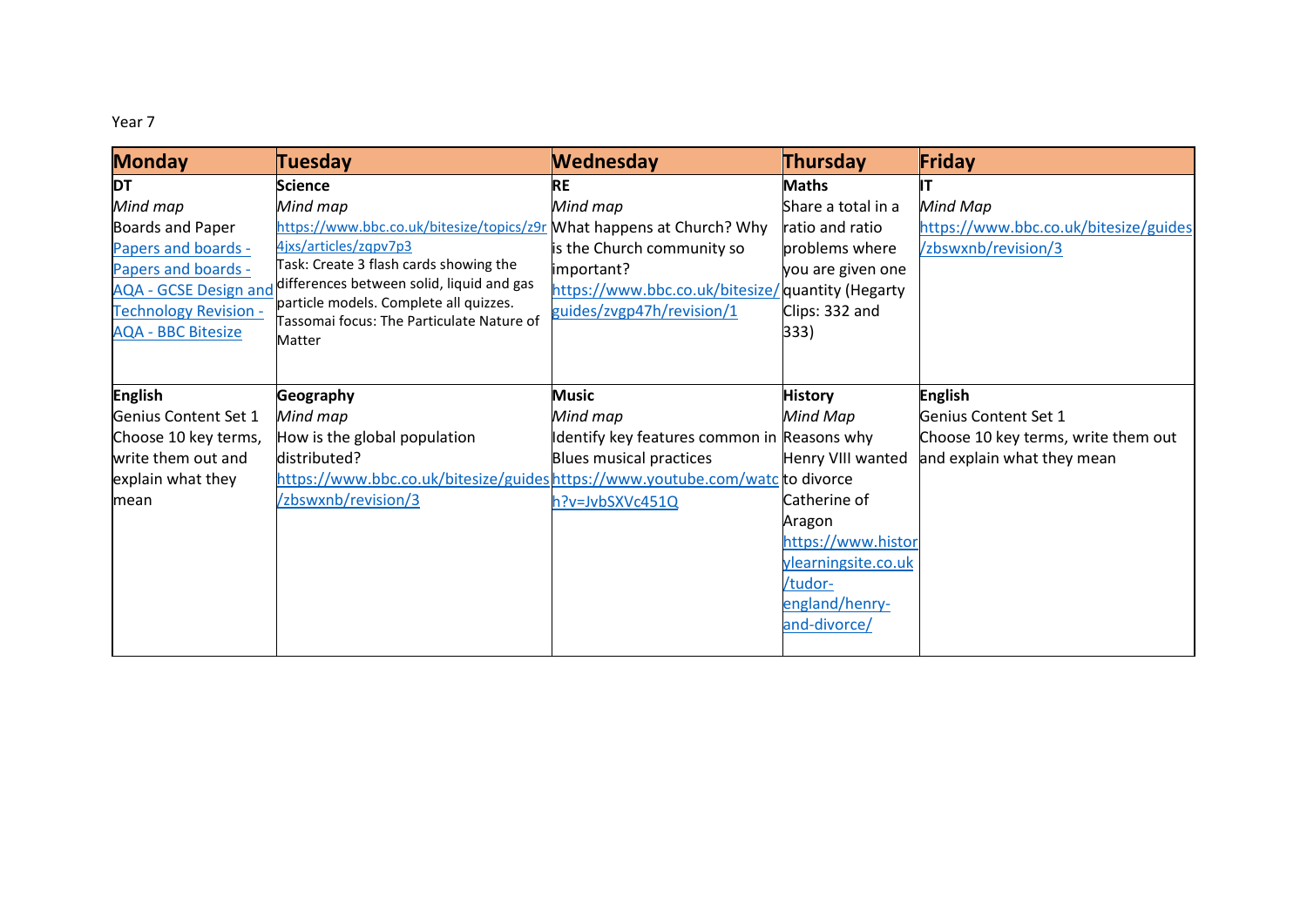Year 8

| <b>Monday</b>                | <b>Tuesday</b>                                                     | <b>Wednesday</b>                                                                  | <b>Thursday</b>                              | Friday                          |
|------------------------------|--------------------------------------------------------------------|-----------------------------------------------------------------------------------|----------------------------------------------|---------------------------------|
| <b>DT</b>                    | <b>Science</b>                                                     | RE                                                                                | <b>Maths</b>                                 |                                 |
| Mind map                     | Mind map                                                           | Mind map                                                                          | Share a total in a ratio and                 | Mind Map                        |
| Boards and Paper             | Organisms:                                                         | What are the main messages found in ratio problems where you                      |                                              | <b>Operating systems -</b>      |
| Papers and boards -          | https://www.bbc.co.uk/bitesize/topics/the Creation stories?        |                                                                                   | are given one quantity                       | <b>Operating systems - GCSE</b> |
| Papers and boards - AQA -    | zvrrd2p/articles/zk9t6g8                                           | https://www.bbc.co.uk/bitesize/guides/zg3 (Hegarty Clips: 332 and                 |                                              | <b>Computer Science</b>         |
| <b>GCSE Design and</b>       | Tasks: Choose 10 key terms from the                                | vxfr/revision/1                                                                   | 333)                                         | <b>Revision - BBC Bitesize</b>  |
| <b>Technology Revision -</b> | link, write them out and explain what                              |                                                                                   |                                              |                                 |
| <b>AQA - BBC Bitesize</b>    | they mean. Complete all quizzes.<br>Tassomai Focus: Metabolism and |                                                                                   |                                              |                                 |
|                              | Respiration                                                        |                                                                                   |                                              |                                 |
|                              |                                                                    |                                                                                   |                                              |                                 |
| <b>English</b>               | Geography                                                          | <b>Music</b>                                                                      | <b>History</b>                               | <b>English</b>                  |
| Genius Content Set 1         | Mind map                                                           | Mind map                                                                          | Mind Map                                     | Genius Content Set 1            |
| Choose 10 key terms,         |                                                                    | Traditional practice of Indian classical The Middle Passage                       |                                              | Choose 10 key terms,            |
| write them out and           |                                                                    | music.                                                                            | https://www.bbc.co.uk/bit write them out and |                                 |
| explain what they mean       |                                                                    | https://www.youtube.com/watch?v= esize/guides/z6bmn39/revi explain what they mean |                                              |                                 |
|                              |                                                                    | UlkCm3xw0yQ                                                                       | sion/8                                       |                                 |
|                              |                                                                    |                                                                                   |                                              |                                 |
|                              |                                                                    |                                                                                   |                                              |                                 |
|                              |                                                                    |                                                                                   |                                              |                                 |